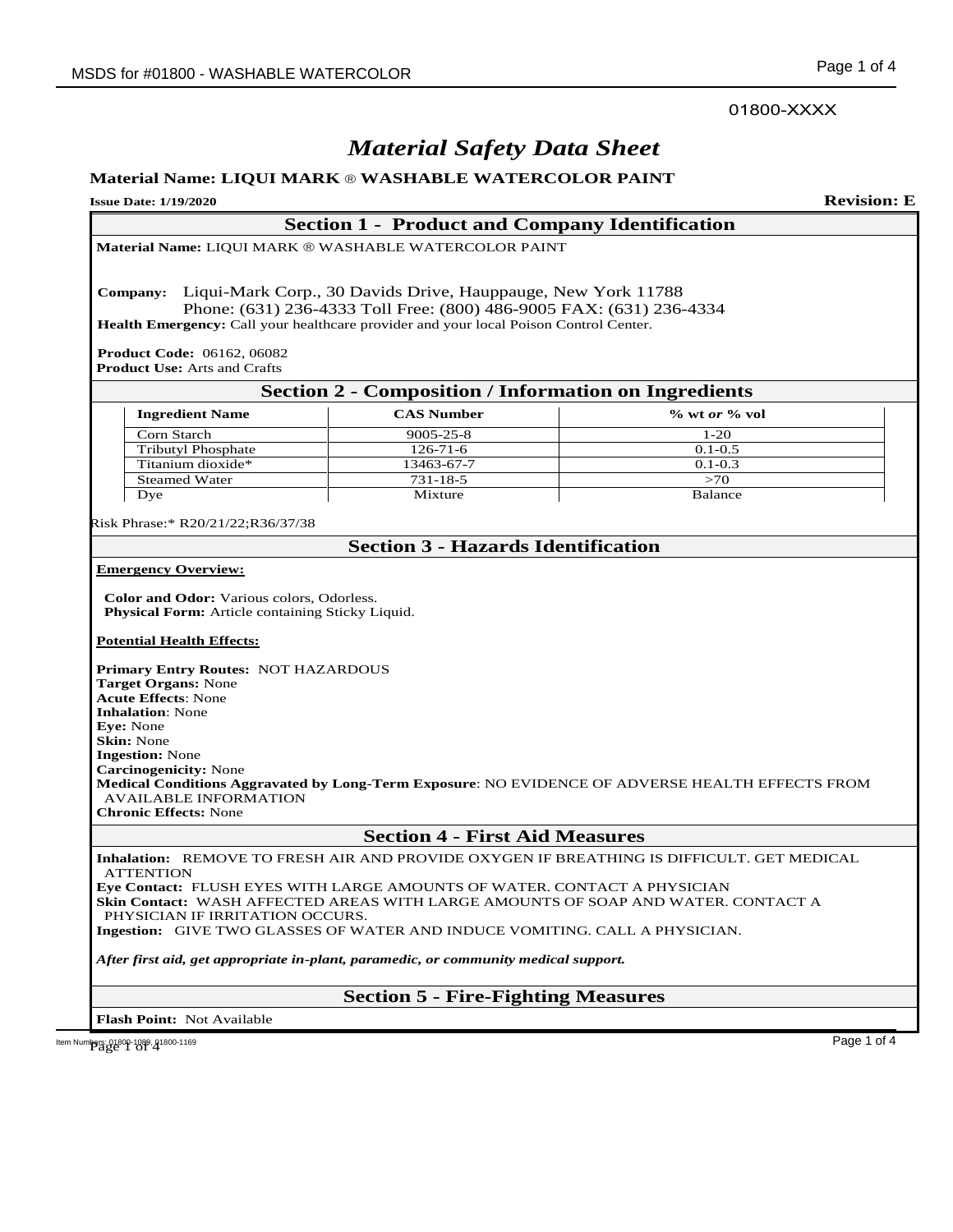# **LIQUI MARK** ® **WASHABLE WATERCOLOR PAINT Revision: E**

| ицентиних » и попитали и и присодом гипут                                                                                                                                                                                                                  | летволоп. Е                                                                                                                                                                          |
|------------------------------------------------------------------------------------------------------------------------------------------------------------------------------------------------------------------------------------------------------------|--------------------------------------------------------------------------------------------------------------------------------------------------------------------------------------|
| <b>Flash Point Method: Not Available</b>                                                                                                                                                                                                                   |                                                                                                                                                                                      |
| <b>Auto ignition Temperature N/A</b>                                                                                                                                                                                                                       |                                                                                                                                                                                      |
| LEL: N/A                                                                                                                                                                                                                                                   |                                                                                                                                                                                      |
| <b>UEL: N/A</b>                                                                                                                                                                                                                                            |                                                                                                                                                                                      |
| Flammability Classification: N/A<br>Extinguishing Media: USE WATER, CARBON DIOXIDE, FOAM OR DRY POWDER                                                                                                                                                     |                                                                                                                                                                                      |
| <b>Unusual Fire or Explosion Hazards: NONE</b>                                                                                                                                                                                                             |                                                                                                                                                                                      |
| Fire-Fighting Instructions: N/A IN THE AMOUNT OF DYE USED IN FORMULATION                                                                                                                                                                                   |                                                                                                                                                                                      |
|                                                                                                                                                                                                                                                            |                                                                                                                                                                                      |
|                                                                                                                                                                                                                                                            | Section 6 - Accidental Release Measures                                                                                                                                              |
| Spill /Leak Procedures: RINSE SPILLED MATERIAL WITH WATER. WEAR APPROPRIATE PROTECTIVE                                                                                                                                                                     |                                                                                                                                                                                      |
| <b>EQUIPMENT</b>                                                                                                                                                                                                                                           |                                                                                                                                                                                      |
| <b>Containment: Not Available</b>                                                                                                                                                                                                                          |                                                                                                                                                                                      |
| Cleanup: COLLECT USING ABSORBENT MATERIAL                                                                                                                                                                                                                  |                                                                                                                                                                                      |
| <b>Regulatory Requirements: Not Available</b>                                                                                                                                                                                                              |                                                                                                                                                                                      |
|                                                                                                                                                                                                                                                            | Section 7 - Handling and Storage                                                                                                                                                     |
| KEEP SEPERATED FROM INCOMPATIBLE SUBSTANCES.<br>Handling: Avoid breathing vapor, mist, or gas . Avoid contact with skin and eyes. Use with adequate ventilation.<br>Storage: Store in a cool, dry, well-ventilated area away from incompatible substances. | ALL MATERIAL SHALL BE PACKED, LABELED AND DISPOSED IN CONFORMANCE WITH APPLICABLE, LOCAL<br>STATE AND FEDERAL REGULATIONS. AVOID HEAT, FLAMES, SPARKS AND OTHER SOURCES OF IGNITION. |
|                                                                                                                                                                                                                                                            | Section 8 - Exposure Controls / Personal Protection                                                                                                                                  |
| <b>Engineering Controls:</b>                                                                                                                                                                                                                               |                                                                                                                                                                                      |
| <b>Ventilation: LOCAL EXHAUST</b>                                                                                                                                                                                                                          |                                                                                                                                                                                      |
| <b>Administrative Controls:</b>                                                                                                                                                                                                                            |                                                                                                                                                                                      |
| <b>Respiratory Protection: HANDLE IN THE PRESENCE OF ADEQUATE VENTILATION</b>                                                                                                                                                                              |                                                                                                                                                                                      |
| Protective Clothing/Equipment: USE CHEMICAL RESISTANT GLOVES; USE GOGGLES AND ADEQUATE                                                                                                                                                                     |                                                                                                                                                                                      |
| CLOTHING TO MINIMIZE PHYSICAL CONTACT<br><b>Safety Stations:</b>                                                                                                                                                                                           |                                                                                                                                                                                      |
| <b>Contaminated Equipment: Comments:</b>                                                                                                                                                                                                                   |                                                                                                                                                                                      |
| <b>Exposure guidelines:</b>                                                                                                                                                                                                                                |                                                                                                                                                                                      |
|                                                                                                                                                                                                                                                            |                                                                                                                                                                                      |
| Corn starch (CAS: 9005-25-8): ACGIH: 10mg/m3 TWA                                                                                                                                                                                                           |                                                                                                                                                                                      |
|                                                                                                                                                                                                                                                            | NIOSH: 10 mg/m3 TWA (total dust); 5 mg/m3 TWA (respirable dust)                                                                                                                      |
| <b>OSHA-Final PELs</b>                                                                                                                                                                                                                                     |                                                                                                                                                                                      |
| Titanium dioxide ((CAS: 13463-67-7): - OSHA Permissible Exposure Limit (PEL)                                                                                                                                                                               | 15 mg/m3 TWA (total dust); 5 mg/m3 TWA (respirable fraction)                                                                                                                         |
| $15 \text{ mg/m}$ $3 \text{ (TWA)}$                                                                                                                                                                                                                        |                                                                                                                                                                                      |
| -ACGIH Threshold Limit Value (TLV)                                                                                                                                                                                                                         |                                                                                                                                                                                      |
| 10 mg/m3 (TWA), A4- Not classified as a human carcinogen.                                                                                                                                                                                                  |                                                                                                                                                                                      |
|                                                                                                                                                                                                                                                            |                                                                                                                                                                                      |
|                                                                                                                                                                                                                                                            |                                                                                                                                                                                      |
|                                                                                                                                                                                                                                                            | Section 9 - Physical and Chemical Properties                                                                                                                                         |
| Appearance and Odor: ODORLESS STICKY LIQUID                                                                                                                                                                                                                | <b>Water Solubility: Soluble</b>                                                                                                                                                     |
| Vapor Pressure: Not Available                                                                                                                                                                                                                              | <b>Boiling Point: Not Available</b>                                                                                                                                                  |
| Vapor Density (Air=1) : Not Available                                                                                                                                                                                                                      | Freezing/Melting Point: Not Available                                                                                                                                                |
| $PH: 7-8$                                                                                                                                                                                                                                                  | Viscosity: 1000m Pas@20 C                                                                                                                                                            |
| Specific Gravity (H <sub>2</sub> O=1, at 4 °C) 1.00                                                                                                                                                                                                        | <b>Evaporation Rate: 1.0</b>                                                                                                                                                         |
|                                                                                                                                                                                                                                                            | Section 10 - Stability and Reactivity                                                                                                                                                |
| <b>Stability: STABLE</b>                                                                                                                                                                                                                                   |                                                                                                                                                                                      |
| Polymerization: WILL NOT OCCUR                                                                                                                                                                                                                             |                                                                                                                                                                                      |
|                                                                                                                                                                                                                                                            |                                                                                                                                                                                      |
| Page 2 of 4 01800-1089, 01800-1169                                                                                                                                                                                                                         | Page 2 of 4                                                                                                                                                                          |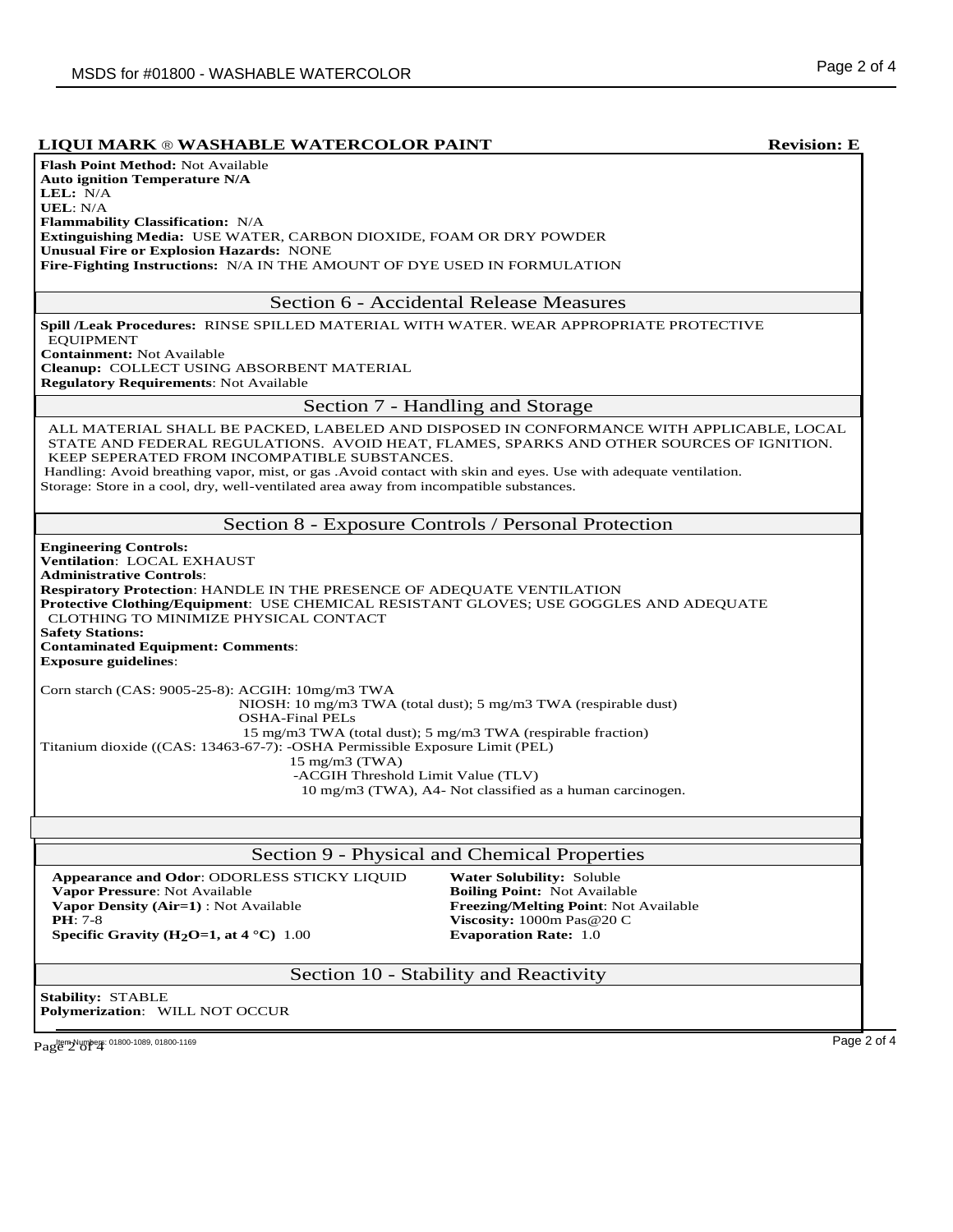### **LIQUI MARK** ® **WASHABLE WATERCOLOR PAINT**

#### **Revision: E**

**Chemical Incompatibilities:** N/A **Conditions to Avoid:** High Temperature. **Materials to avoid:** Strong oxidizing agents

**Hazardous decomposition products:** carbon monoxide and carbon dioxide

Section 11- Toxicological Information

**Acute Inhalation Effects:** Not available. Refer to the following information for ingredients:

**Corn Starch (CAS:9005-25-8) The acute intraperitoneal (IP) LD50 for starch is reported to be 6600 mg/kg in mice. Tributyle Phosphate(CAS:126-71-6) LD50/LC50:ORL-RAT LD50>5000mg/Kg**

**Titanium dioxide(CAS:13463-67-7) No LD50/LC50 information found relating to normal routes of occupational exposure. Investigated as a tumorigen and mutagen.**

**Carcinogenicity:**

**Titanium dioxide: IARC classification: Group 2BG-Possibly carcinogenic to humans.** 

Section 12 - Ecological Information

NOT AVAILABLE

Section 13 - Disposal Considerations

**Disposal Regulatory Requirements**: ALL MATERIAL SHOULD BE PACKAGED AND DISPOSED IN CONFORMANCE WITH ALL APPLICABLE, LOCAL, STATE AND FEDERAL REGULATIONS

Section 14 – Transport Information

No Classification assigned.

LAND TRANSPORT ADR/RID: No classification assigned. AIR TRANSPORT IATA/ICAIO: No classification assigned. MARITIME TRANSPORT IMDG: No classification assigned.

## Section 15 - Regulatory Information

#### **EPA Regulations:**

RCRA Hazardous Waste Number: Not listed (40 CFR 261.33) RCRA Hazardous Waste Classification (40 CFR 261.??): Not classified CERCLA Hazardous Substance (40 CFR 302.4) listed/unlisted specific per RCRA, Sec. 3001; CWA, Sec. 311 (b)(4); CWA, Sec. 307(a), CAA, Sec. 112 CERCLA Reportable Quantity (RQ), lb (?? kg) SARA 311/312 Codes: SARA Toxic Chemical (40 CFR 372.65): Not listed SARA EHS (Extremely Hazardous Substance) (40 CFR 355): Not listed, Threshold Planning Quantity (TPQ) California Proposition 65: Not Listed **OSHA Regulations:** Air Contaminant (29 CFR 1910.1000, Table Z-1, Z-1-A): Not listed OSHA Specifically Regulated Substance (29CFR 1910.119) **State Regulations:** Section 16 - Other Information

**Prepared By:** Louis Strecker  **Revision Notes:** New **Additional Hazard Rating Systems:** Not available